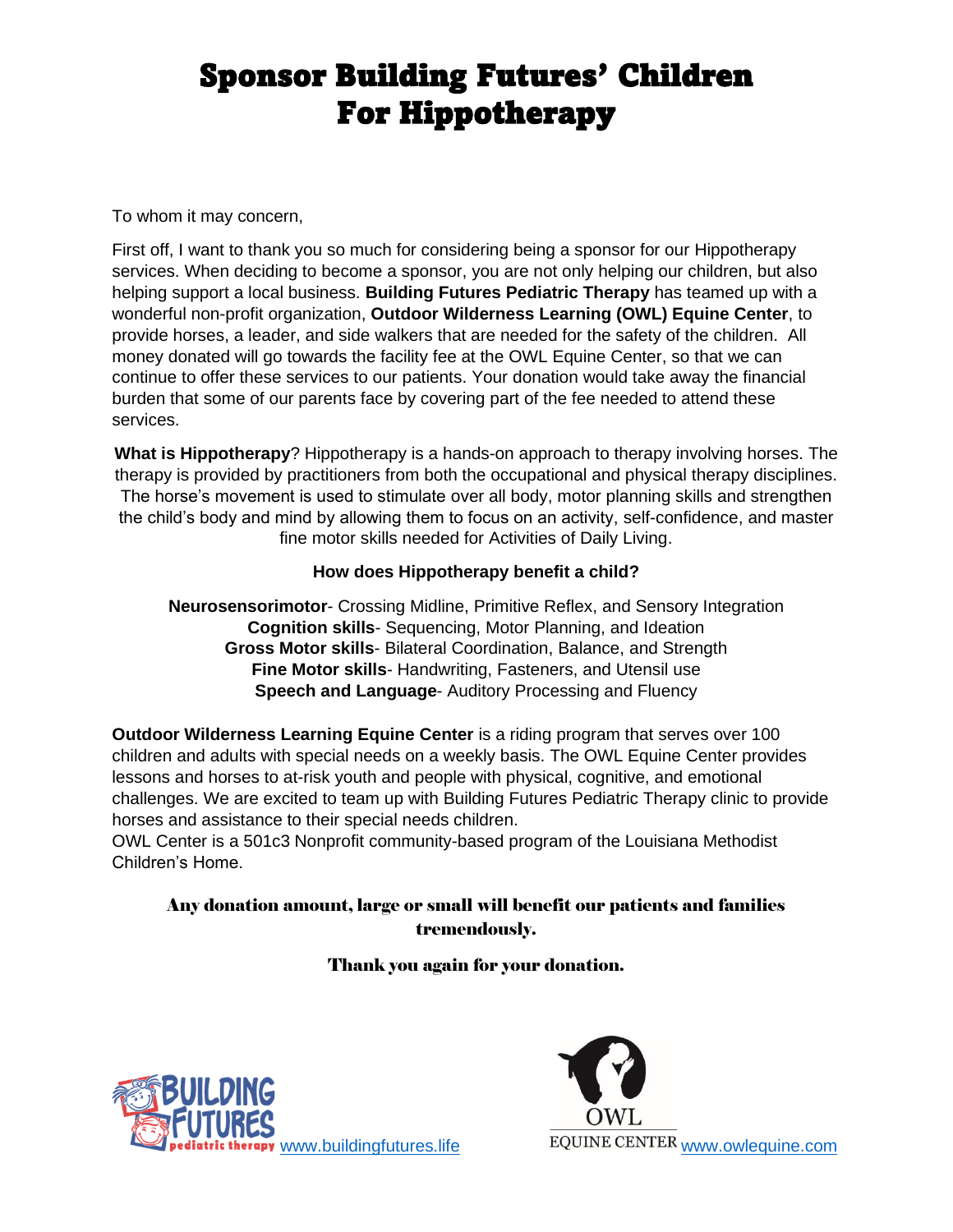# Sponsor Building Futures' Children For Hippotherapy

| <b>NowL Equine Center</b> is a 501c3 nonprofit community-based program of the Louisiana<br>Methodist Children's Home. OWL Equine Center will send you an acknowledgement letter for<br>tax purposes. |            |            |
|------------------------------------------------------------------------------------------------------------------------------------------------------------------------------------------------------|------------|------------|
| The cost for one child is \$40 per session,                                                                                                                                                          |            |            |
| Would you like to become an annual sponsor?                                                                                                                                                          | <b>Yes</b> | No         |
| Please check the Session you would like to Sponsor.                                                                                                                                                  |            |            |
| ___ Spring Session (March-May): Donation due by February                                                                                                                                             |            |            |
| \$250 (6 children) \$500 (12 children) \$750 (18 children) \$1,000 (25 children) Other \$                                                                                                            |            |            |
| <b>Summer Session (June-July): Donation due by May</b>                                                                                                                                               |            |            |
| \$250 (6 children) $$500$ (12 children) \$750 (18 children) \$1,000 (25 children) Other \$                                                                                                           |            |            |
| <b>Fall Session (September-November): Donation due by August</b>                                                                                                                                     |            |            |
| \$250 (6 children) \$500 (12 children) \$750 (18 children) \$1,000 (25 children) Other \$                                                                                                            |            |            |
| All donations of \$1,000 or greater will receive a banner* in recognition of your sponsorships which will be located<br>at the OWL Equine Center.                                                    |            |            |
| ⊟∞⊐<br>Please make checks payable to OWL Equine Center and specify for BF children at the<br>bottom of check.                                                                                        |            |            |
| Please contact Jessica Huff via email or text to pick up donations or you can mail donation to<br>Building Futures Attention: Jessica Huff 1603 Goodwin Road, Ruston, Louisiana 71270.               |            |            |
| Follow us on Instagram or Facebook to see how and what the children are up too.                                                                                                                      |            |            |
| For more information contact Jessica Huff- Building Futures Pediatric Therapy (318) 255-7550,<br>(318) 840-7091 cell or email: jessicahuff@buildingfutures.life                                      |            |            |
|                                                                                                                                                                                                      |            |            |
|                                                                                                                                                                                                      |            | <b>TAN</b> |